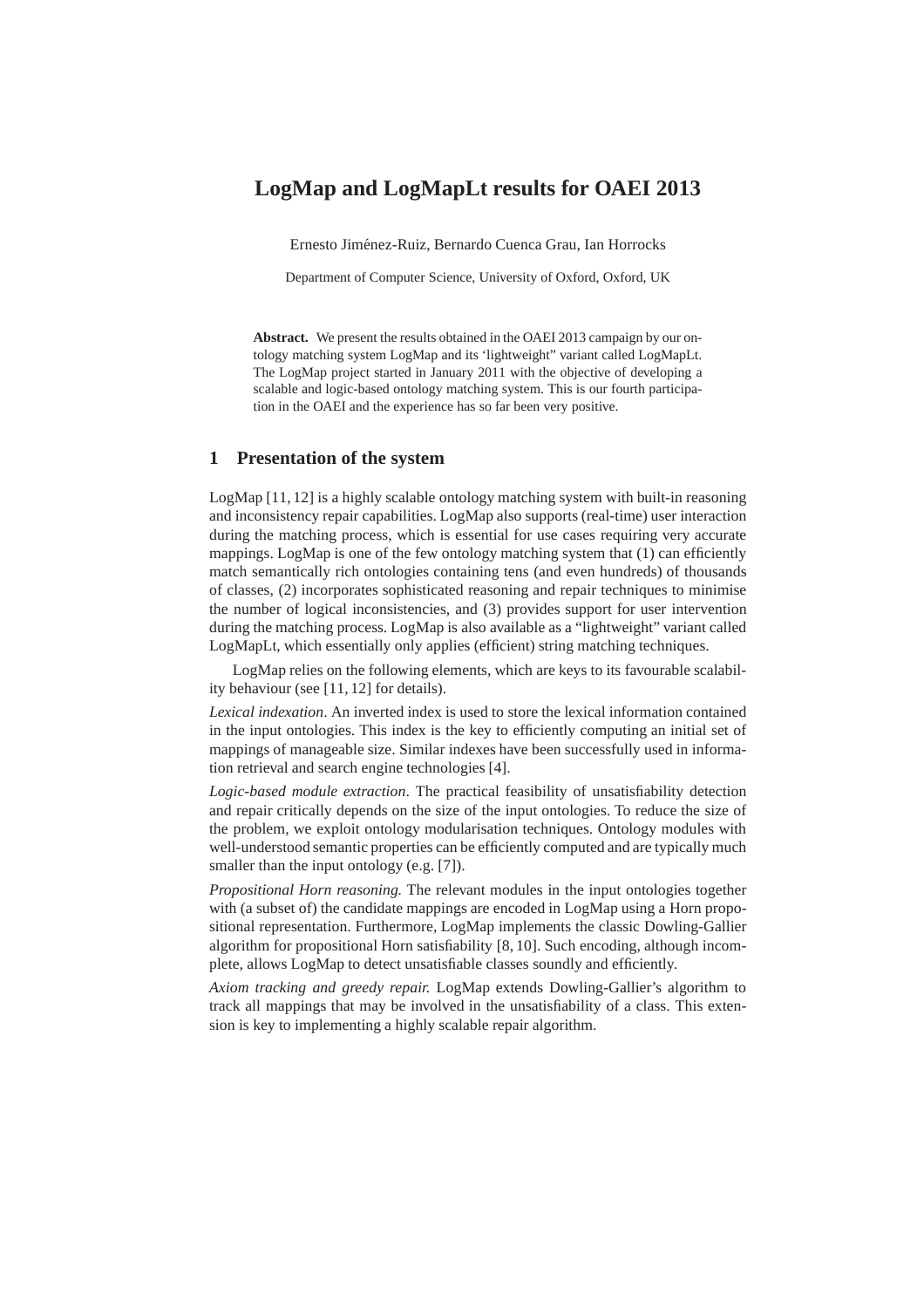*Semantic indexation*. The Horn propositional representation of the ontology modules and the mappings are efficiently indexed using an interval labelling schema  $[1]$  — an optimised data structure for storing directed acyclic graphs (DAGs) that significantly reduces the cost of answering taxonomic queries [6, 17]. In particular, this semantic index allows us to answer many entailment queries over the input ontologies and the mappings computed thus far as an index lookup operation, and hence without the need for reasoning. The semantic index complements the use of the propositional encoding to detect and repair unsatisfiable classes.

#### **1.1 Adaptations made for the 2013 evaluation**

The new version of LogMap also integrates MORe [2, 3] as OWL 2 reasoner. MORe is a modular reasoner which combines a fully-fledged (and slower) reasoner with a profile specific (and more efficient) reasoner.

LogMap's algorithm described in [11–13] has also been adapted to meet the requirements of the new interactive matching track which uses an *Oracle* as expert user.

LogMap aims at making a reduced number of calls to the Oracle, i.e.: only those borderline mappings that cannot be clearly included or excluded with automatic heuristics. For each call to the Oracle, LogMap applies conflict and ambiguity based heuristics (see [12] for details) to reduce the remaining number of calls (i.e. mappings).

Additionally, the interactive algorithm described in [12] has been slightly extended to include object and data properties in the process.

# **1.2 Link to the system and parameters file**

LogMap is open-source and released under GNU Lesser General Public License 3.0.<sup>1</sup> Latest components and source code are available from the LogMap's Google code page: http://code.google.com/p/logmap-matcher/.

LogMap distributions can be easily customized through a configuration file containing the matching parameters.

LogMap, including support for interactive ontology matching, can also be used directly through an AJAX-based Web interface: http://csu6325.cs.ox.ac.uk/. This interface has been very well received by the community, with more than 900 requests processed so far coming from a broad range of users.

### **1.3 Modular support for mapping repair**

Only very few systems participating in the OAEI 2013 competition implement repair techniques. As a result, existing matching systems (even those that typically achieve very high precision scores) compute mappings that lead in many cases to a large number of unsatisfiable classes.

We believe that these systems could significantly improve their output if they were to implement repair techniques similar to those available in LogMap. Therefore, with

<sup>1</sup> http://www.gnu.org/licenses/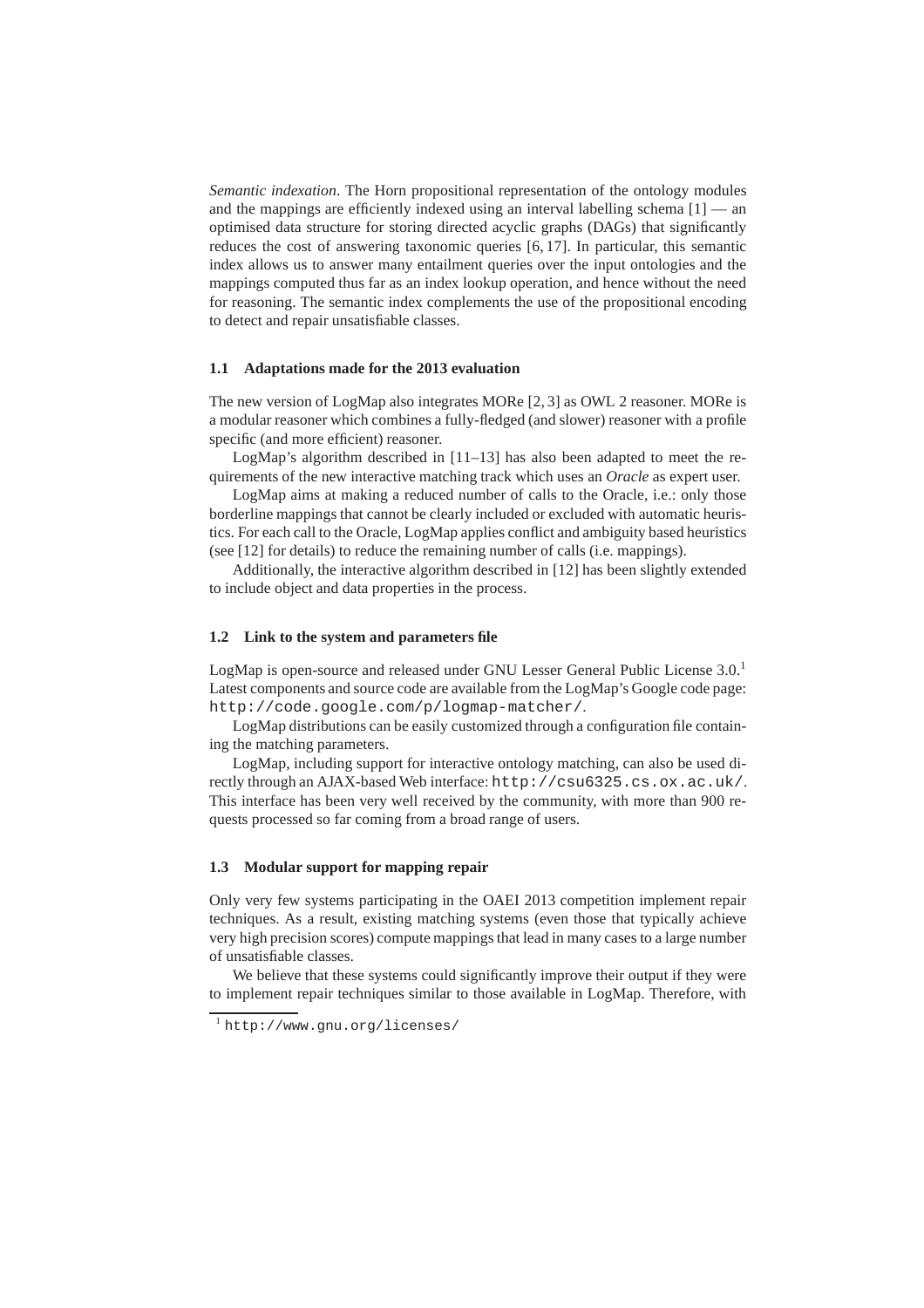Table 1: Results for Benchmark track.

| <b>System</b>                          |                   | biblio 2012 | <b>biblioc</b>                                   |  |  |
|----------------------------------------|-------------------|-------------|--------------------------------------------------|--|--|
|                                        | $\mathbf{p}$<br>R |             |                                                  |  |  |
| LogMap                                 |                   |             | $(1.00 \, 0.47 \, 0.64 \, 0.73 \, 0.42 \, 0.53)$ |  |  |
| LogMapLt 0.95 0.50 0.66 0.43 0.50 0.46 |                   |             |                                                  |  |  |

Table 2: Results for Anatomy track.

| <b>System</b>              | D                                        | E | Time(s) |
|----------------------------|------------------------------------------|---|---------|
| LogMap                     | $\sqrt{0.918 \times 0.846 \times 0.881}$ |   |         |
| LogMapLt 0.962 0.728 0.829 |                                          |   |         |

the goal of providing a useful service to the community, we have made LogMap's ontology repair module (LogMap-Repair) available as a self-contained software component that can be seamlessly integrated in most existing ontology matching systems [14].

# **2 Results**

In this section, we present a summary of the results obtained by LogMap and LogMapLt in the OAEI 2013 campaign. Please refer to http://oaei.ontologymatching. org/2013/results/index.html for complete results.

### **2.1 Benchmark track**

Ontologies in this track have been synthetically generated. The goal of this track is to evaluate the matching systems in scenarios where the input ontologies lack important information (e.g., classes contain no meaningful URIs or labels) [9].

Table 1 summarises the average results obtained by LogMap and LogMapLt. Note that the computation of candidate mappings in LogMap and LogMapLt heavily relies on the similarities between the vocabularies of the input ontologies; hence, there is a direct negative impact in the cases where the labels are replaced by random strings.

# **2.2 Anatomy track**

This track involves the matching of the Adult Mouse Anatomy ontology (2,744 classes) and a fragment of the NCI ontology describing human anatomy (3,304 classes). The reference alignment has been manually curated [19], and it contains a significant number of non-trivial mappings.

Table 2 summarises the results obtained by LogMap and LogMapLt. LogMap ranked 3rd among the systems not using specialised background knowledge. Regarding mapping coherence, only two tools (including LogMap) generated coherent alignments. The evaluation was run on a server with 3.46 GHz (6 cores) and 8GB RAM.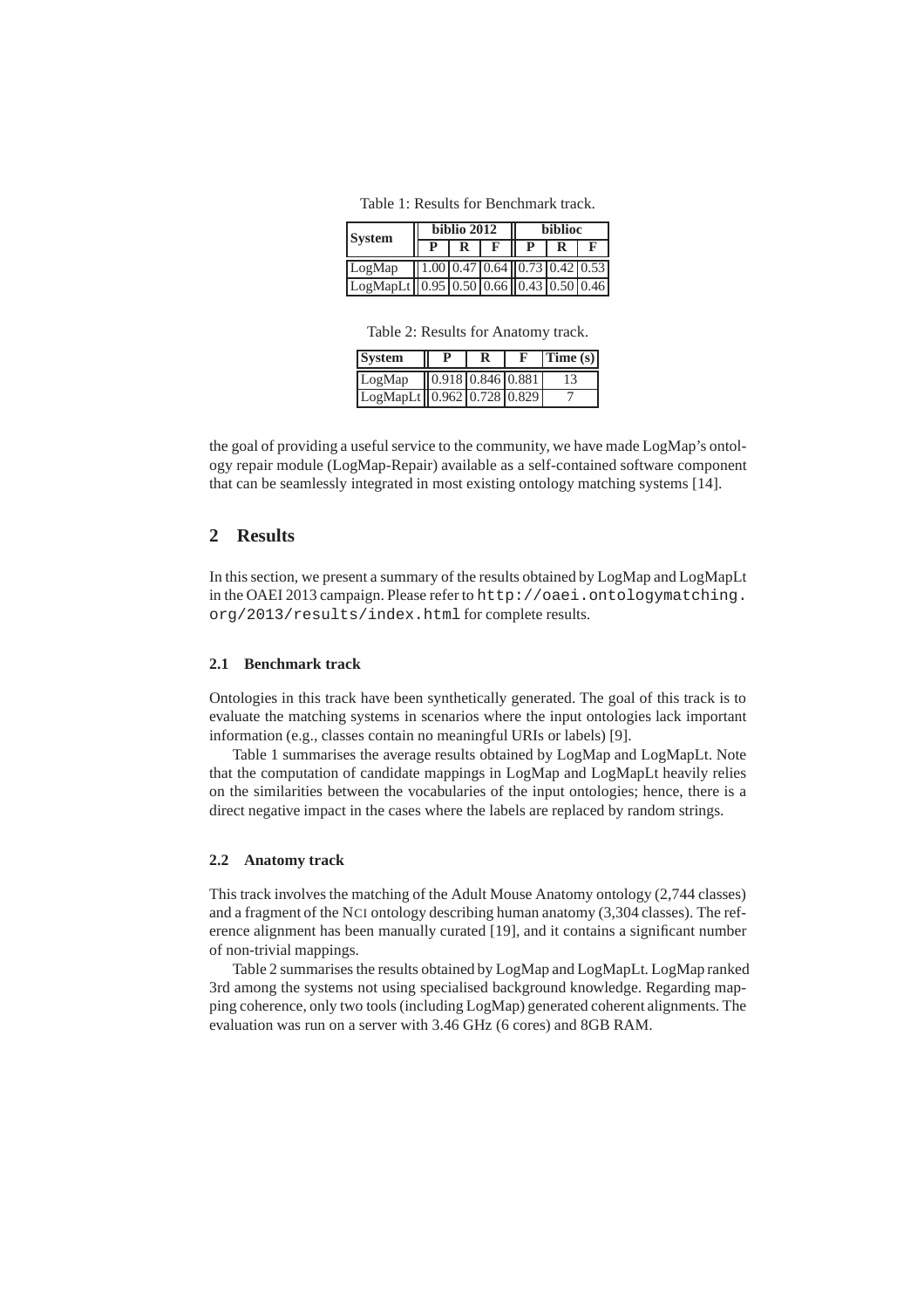Table 3: Results for Conference track.

| $\sqrt{\text{RA1 reference} \cdot \text{RA2 reference}}$ Time (s)<br><b>System</b> |  |  |  |  |  |    |
|------------------------------------------------------------------------------------|--|--|--|--|--|----|
|                                                                                    |  |  |  |  |  |    |
| LogMap $(0.80 \ 0.59 \ 0.68 \ 0.76 \ 0.54 \ 0.63)$                                 |  |  |  |  |  | 24 |
| $\text{LogMapLt}$ 0.73 0.50 0.59 0.68 0.45 0.54                                    |  |  |  |  |  | 21 |

Table 4: Results for Library track.

| <b>System</b>              |                     | F | Time(s) |  |
|----------------------------|---------------------|---|---------|--|
| LogMap                     | $0.777$ 0.645 0.705 |   | 99      |  |
| LogMapLt 0.646 0.771 0.703 |                     |   | 20      |  |

### **2.3 Conference track**

The Conference track uses a collection of 16 ontologies from the domain of academic conferences [18]. These ontologies have been created manually by different people and are of very small size (between 14 and 140 entities). The track uses two reference alignments RA1 and RA2. RA1 contains manually curated mappings between 21 ontology pairs, while RA2 also contains composed mappings based on the alignments in RA1.

Table 3 summarises the average results obtained by LogMap and LogMapLt. The last column represents the total runtime on generating all 21 alignments. Tests were run on a laptop with Intel Core i5 2.67GHz and 8GB RAM. LogMap ranked 3rd and produced coherent alignments.

### **2.4 Multifarm track**

This track is based on the translation of the OntoFarm collection of ontologies into 9 different languages [16]. Both LogMap and LogMapLt, as expected, obtained poor results since they do not implement specific multilingual techniques.

#### **2.5 Library track**

The library track involves the matching of the STW thesaurus (6,575 classes) and the TheSoz thesaurus (8,376 classes). Both of these thesauri provide vocabulary for economic and social sciences. Table 4 summarises the results obtained by LogMap and LogMapLt. The track was run on a computer with one 2.4GHz core with 7GB RAM and 2 cores. LogMap ranked 5th in this track.

#### **2.6 Interactive matching track**

The interactive track is based on the conference track and it uses the RA1 reference alignment as Oracle. Table 5 summarizes the obtained results by LogMap with and without the interactive mode activated. LogMap with interactivity (LogMap-Int) improved both the average Precision and Recall wrt LogMap with the interactive mode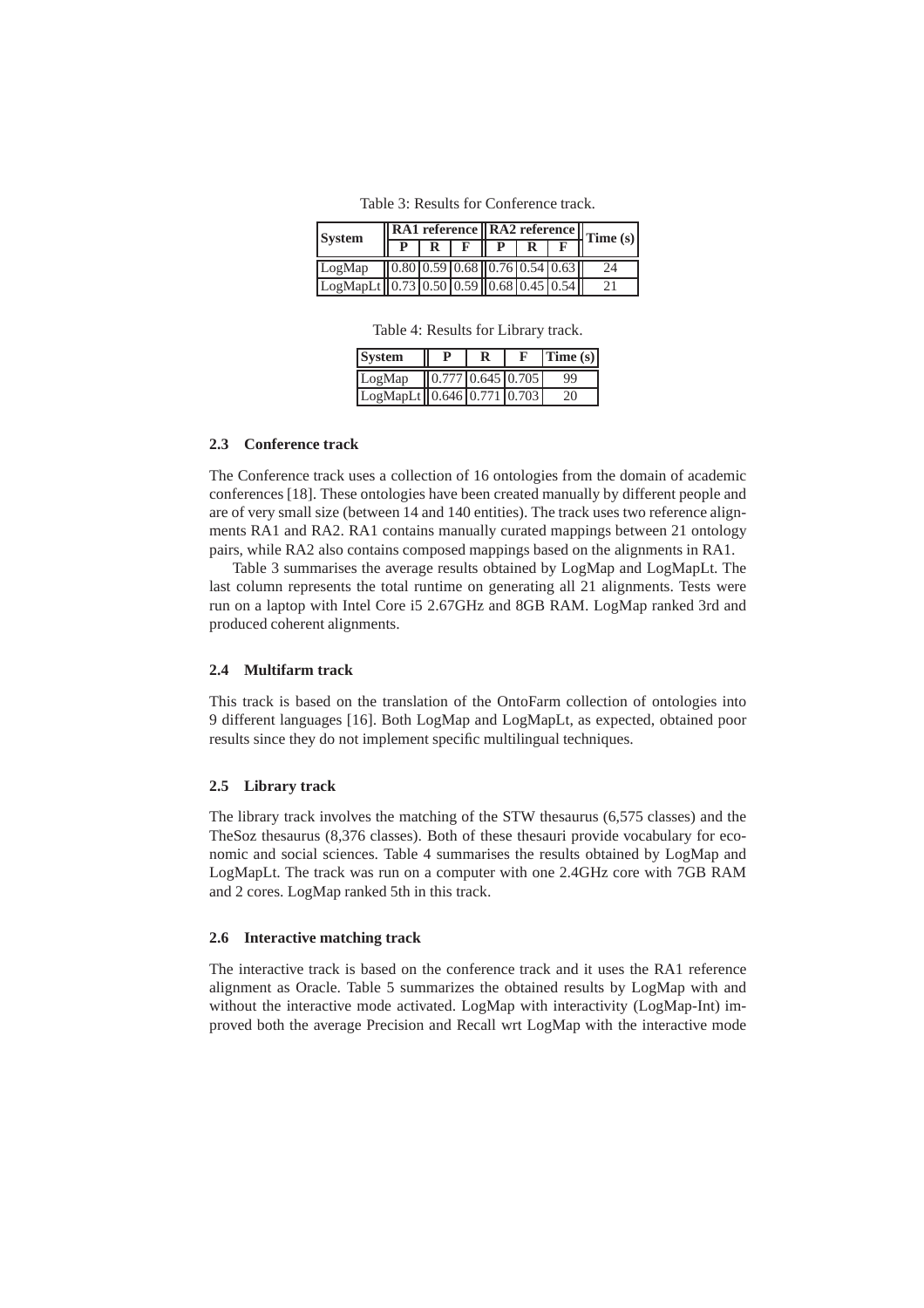Table 5: Results for Interactive track.

| <b>System</b>                           |                  |  |    | $\frac{1}{\sqrt{\text{RA1 reference}}}$ Calls $\left\  \text{Time (s)} \right\ $ |  |
|-----------------------------------------|------------------|--|----|----------------------------------------------------------------------------------|--|
|                                         |                  |  |    |                                                                                  |  |
| LogMap                                  | $0.80$ 0.59 0.68 |  |    | 24                                                                               |  |
| $LogMap-Int    0.90    0.64    0.73   $ |                  |  | 91 |                                                                                  |  |

Table 6: Summary results for the Large BioMed track

| <b>System</b> | $\ $ Total Time $(s)$ |                     | R | <b>Inc. Degree.</b> |
|---------------|-----------------------|---------------------|---|---------------------|
| $LogMap-BK$   | 2.391                 | 0.904 0.700 0.785   |   | 0.013%              |
| LogMap        | 2,485                 | 0.910 0.689 0.780   |   | 0.015%              |
| LogMapLt      | 371                   | $0.874$ 0.517 0.598 |   | 34.1%               |

deactivated, and it only performed 91 calls to the Oracle along the 21 matching tasks (i.e. less than 5 questions per ontology pair).

Not that, although LogMap-Int ranked 1st in the interactive matching track, it could not outperform the best tool in the conference track, which obtained a F-measure of 0.74 (wrt the RA1 reference alignment). Nevertheless, there is still room for improvement and we aim at implementing more sophisticated matching and interactive techniques.

### **2.7 Large BioMed track**

This track consists of finding alignments between the Foundational Model of Anatomy (FMA), SNOMED CT, and the National Cancer Institute Thesaurus (NCI). These ontologies are semantically rich and contain tens of thousands of classes. UMLS Metathesaurus [5] has been selected as the basis for the track reference alignments.

In this track LogMap has been evaluated with two variants: LogMap and LogMap-BK. LogMap-BK uses normalisations and spelling variants from the general (biomedical) purpose UMLS Lexicon,<sup>2</sup> while LogMap has this feature deactivated.

Table 6 summarises the results obtained by LogMap and LogMapLt. The table shows the total time in seconds to complete all tasks in the track and averages for Precision, Recall, F-measure and Incoherence degree. The track was run on a server with 16 CPUs and allocating 15GB RAM.

Regarding mapping coherence, only two tools (including LogMap and its variant LogMap-BK) generated almost coherent alignments. LogMap-BK ranked 3rd among the systems not using specialised background knowledge and 1st among the systems computing almost coherent alignments. LogMapLt was the fastest to complete all tasks.

<sup>2</sup> http://www.nlm.nih.gov/pubs/factsheets/umlslex.html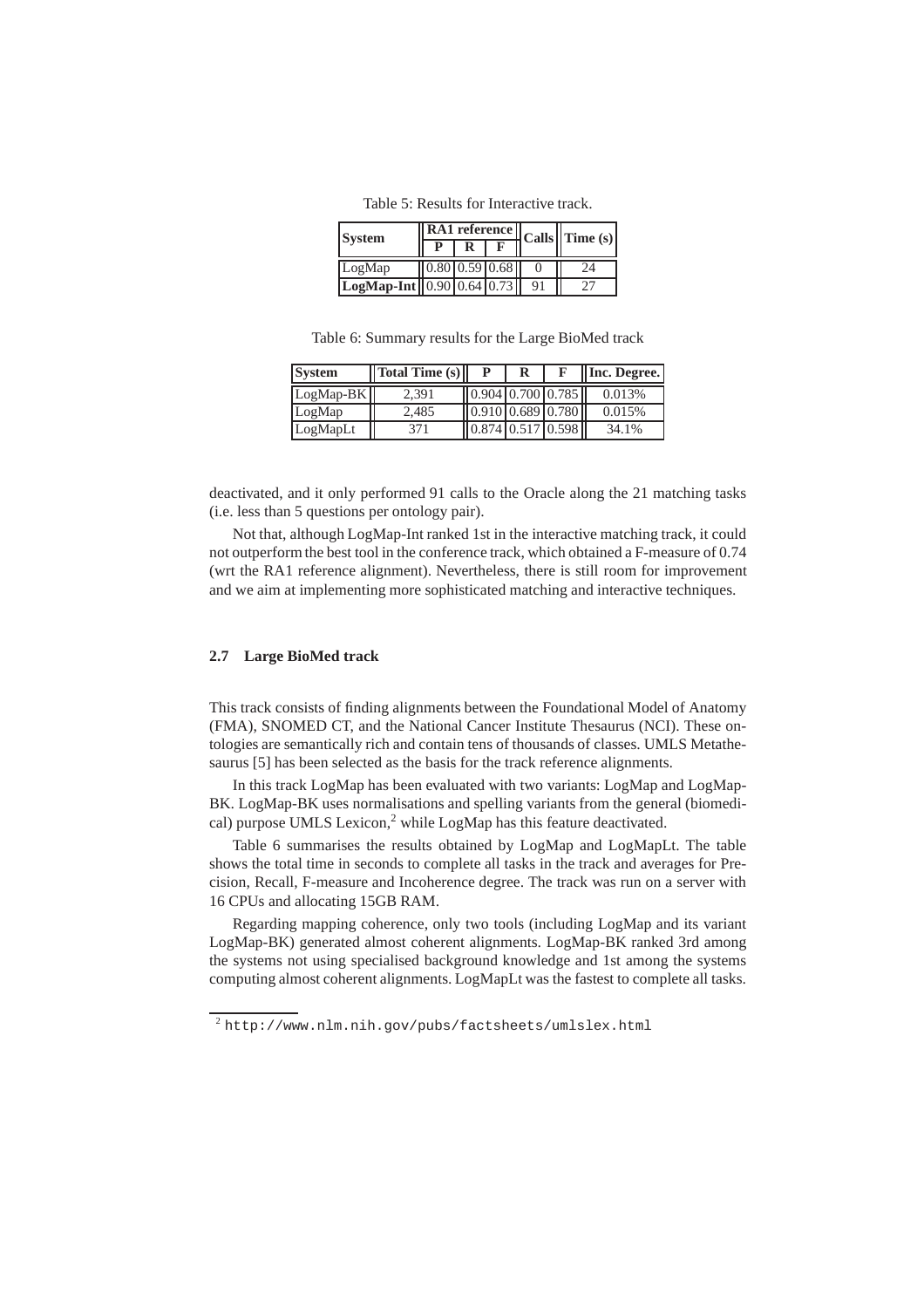Table 7: Results for Instance matching track.

| <b>System</b>            | RDET |  |  |  |  |
|--------------------------|------|--|--|--|--|
|                          |      |  |  |  |  |
| LogMap 0.922 0.746 0.812 |      |  |  |  |  |

#### **2.8 Instance matching**

This year only LogMap participated in the Instance Matching track. The dataset was based on dbpedia ontology<sup>3</sup> and included controlled transformations in the data (i.e. value and structure transformations).

Table 7 summarises the average results obtained by LogMap. The results are quite promising considering that LogMap does not implement sophisticated instance matching techniques. Furthermore, LogMap outperformed one of the participating tools specialised in instance matching.

**Adaptations to the original dataset** The original provided dataset was preprocessed in order to be properly interpreted by the OWL API and to avoid inconsistencies when reasoning. Next we summarise the performed changes:

- **–** *Added import of dbpedia:* The dataset (ABOX) is based on dbpedia, however, the dbpedia ontology was not included as TBOX. Hence the OWL API was interpreting the instance entities of the dataset as "annotations" and not as "OWL named individuals". Furthermore, by adding dbpedia TBOX to the datasets, an OWL 2 reasoner could be used to infer the corresponding class type for each instance.
- **–** *Minor changes to dbpedia:* The integration of the provided dataset (ABOX) and dbpedia (TBOX) resulted in an inconsistent knowledge base. The inconsistencies were due to some data property assertion axioms pointing to the incorrect datatype and a functional datatype property which was used in two or more data property assertion axioms with the same subject. To avoid these inconsistencies dbpedia was slightly modified by removing the range and the functionality of the corresponding data properties.
- **–** *Added additional object properties:* The dataset also references the object properties "curriculum", "places" and "label" which are not included in the dbpedia ontology. Hence, these properties has been explicitly declared as OWL object properties.
- **–** *Removal of invalid characters:* the dataset also included some characters that could not be processed by the OWL API and Protégé (e.g.  $\{u\}$ ).

# **3 General comments and conclusions**

#### **3.1 Comments on the results**

LogMap, apart from Benchmark and Multifarm tracks for which does not implement specific techniques, has been one of the top systems in the OAEI 2013. Furthermore,

<sup>3</sup> http://dbpedia.org/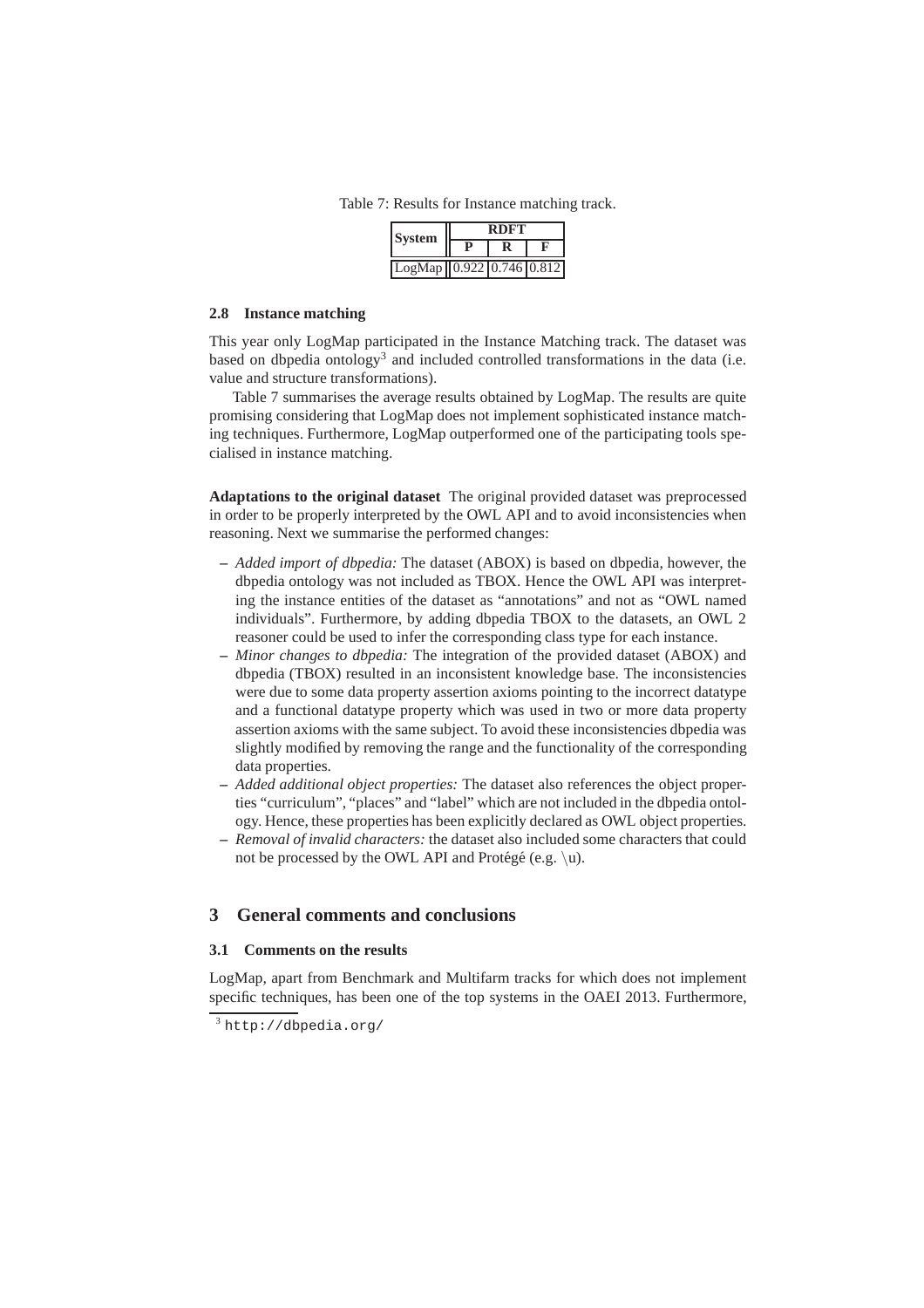it has also been one of the few systems implementing repair techniques and providing (almost) coherent mappings in all tracks.

LogMap's main weakness relies on the fact that the computation of candidate mappings is based on the similarities between the vocabularies of the input ontologies; hence, there is a direct negative impact in the cases where the ontologies are lexically disparate or do not provide enough lexical information (e.g. Benchmark and Multifarm).

#### **3.2 Discussions on the way to improve the proposed system**

LogMap is now a stable and mature system that has been made available to the community. There are, however, many exciting possibilities for future work. For example we aim at exploiting background knowledge to be competitive in the Multifarm track and to improve the performance in the other tracks.

#### **3.3 Comments on the OAEI test cases**

The number and quality of the OAEI tracks is growing year by year. However, there is always room for improvement:

*Comments on the OAEI instance matching track*. I consider the 2012 IIMB Instance Matching track more challenging, from the logical point of view, than the current task. The IIMB dataset included a TBOX and the controlled transformations also involved changes on the instance class types. Thus the application of logic based techniques had an important impact since lexically similar instances belonging to two disjoint class types should not be matched.

*Comments on the OAEI interactive matching track*. The new interactive track has been a very important step forward in the OAEI, however, larger and more challengings tasks should be included. For example, matching tasks (e.g. anatomy and largebio) where the number of questions to the expert user or Oracle may be critical. Furthermore, it is quite unlikely that the expert user will be perfect, thus, the interactive matching track should also consider the evaluation of several Oracles with different error rates such as the evaluation performed in [12].

*Comments on the OAEI largebio track*. One of the objectives of the largebio track is the creation of a "silver standard" reference alignment by harmonising the output of the different participating systems. In the next OAEI campaign it would be very interesting to actively use this "silver standard" in the construction of the track's reference alignment.

#### **3.4 Comments on the OAEI 2013 measures**

Although the *mapping coherence* is a measure already used in the OAEI we consider that is not given yet the required weight in the evaluation. Thus, developers focus on creating matching systems that maximize the F-measure but they disregard the impact of the generated output in terms of logical errors. As a result, even highly precise mappings lead to a large number of unsatisfiable classes.

Thus, we encourage ontology matching system developers to develop their own repair techniques or to use state-of-the-art techniques such as Alcomo [15] and LogMap-Repair (see Section 1.3), which have shown to work well in practice [14].